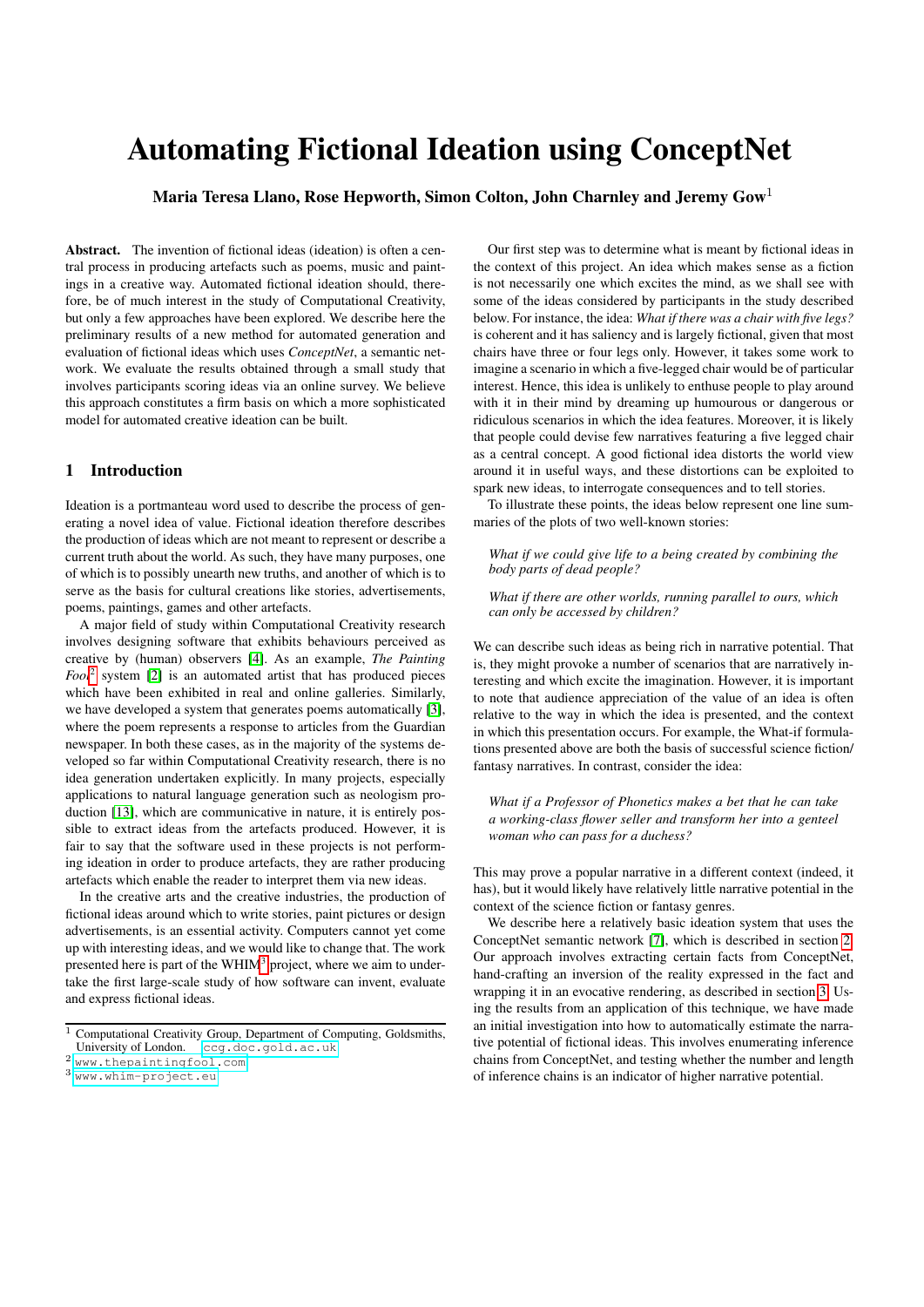In investigating the ideation and evaluation approaches, we have examined which of the idea generation strategies available with this method might be considered best to produce results with more narrative potential. In addition, we are interested in how the concept of narrative potential can be used as a reliable and measurable assessment method for fictional ideas overall. To do this, we plan a future large-scale crowd-sourcing exercise where people are exposed to automatically generated ideas in a controlled way. We report here on a small preparatory study for this exercise, as discussed in section [4,](#page-3-0) wherein we surveyed 10 participants' responses to a series of What-if style ideas. From the results and discussions arising from this survey, we draw tentative conclusions in section [5](#page-6-5) which we hope will be of value for the crowd sourcing exercise. We conclude by describing some future developments for automated fictional ideation.

## <span id="page-1-0"></span>2 Background

Automated techniques for the derivation of new concepts have been important for a variety of Artificial Intelligence techniques, most notably Machine Learning [\[9\]](#page-6-6). However, the projects employing such techniques have almost exclusively been applied to finding concepts which somehow characterise *reality*, rather than some fictional universe. While some of the concepts may be purported as factual, e.g., supported by sufficient evidence, others may only be hypothesised to be true. In either case, however, the point of the exercise is to learn more about the real world through analysis of real-world data, rather than invent fictions for cultural consumption.

One project where the automatic generation of fictional rather than factual concepts was the aim is described in [\[10\]](#page-6-7). Here, Pereira implemented a system based on the psychological theory of Conceptual Blending put forward by Fouconnier and Turner in [\[5\]](#page-6-8). By blending theories about different subject material, novel concepts which exist in neither domain emerge from the approach. A classic example of this is Pegasus, the winged horse character of many stories, which arises as a blend of a bird and a horse. Using blending to reason about such fictional ideas has been harnessed for various creative purposes, including natural language generation [\[12\]](#page-6-9), sound design [\[8\]](#page-6-10), and the invention of character models for video games [\[11\]](#page-6-11).

We have developed an automated fictional ideation approach using ConceptNet,<sup>[4](#page-1-2)</sup> a semantic network of commonsense knowledge produced by sophisticated web mining techniques at the MIT media lab [\[7\]](#page-6-4). Mined knowledge is represented as facts, which comprise relations between concepts that are expressed as words and short phrases, in a network-like structure. There are many relations, including:

*Antonym, AtLocation, CapableOf, Causes, CreatedBy, Desires, HasA, HasProperty, IsA, InstanceOf, LocatedNear, MadeOf, MemberOf, NotHasA, NotIsa, PartOf, SimilarTo, Synonym, UsedFor*

Each fact is given a score from 0.5 upwards, which estimates the likelihood of the relation being true based on the amount of evidence mined. We extracted the bare information from ConceptNet into a set of tuples of the form: [LHSConcept,Relation,RHSConcept,Score]. As examples, the following are facts in ConceptNet about particular animals: [camel, IsA, animal, 7.0], [bee, CapableOf, make honey, 2.0], [cat, Desires, play with string, 6.0], etc. Some relations are included in many facts, while others are included in far fewer.

In [\[7\]](#page-6-4), Liu and Singh describe the various uses for ConceptNet, including finding contexts around a concept, making analogies and



<span id="page-1-3"></span>Figure 1. Flowchart for the ConceptNet-based fictional ideation process

constructing chains of inference. The latter of these is of interest here. Liu and Singh provide an example of such a chain:

ConceptNet can generate all the temporal chains between "buy food" and "fall asleep". One chain may be: "buy food"  $\rightarrow$  "have food"  $\rightarrow$  "eat food"  $\rightarrow$  "feel full"  $\rightarrow$  "feel sleepy"  $\rightarrow$  "fall asleep". Each of these chains can be seen as being akin to a "script." . . . By knowing that "buy steak" is a special case of "buy food", . . . we can now make the inference "fall asleep".

An inference chaining approach has been used in the Emotus Ponens system, described in [\[6\]](#page-6-12), for affective text classification. As described below, we similarly employ such chains to estimate the narrative potential of fictional ideas. As an implementation infrastructure for this, we have used a flowcharting system described in [\[1\]](#page-6-13). Providing details of how this system works is beyond the scope of this paper, but, of course, we give the details of the individual flowchart nodes we have employed, in order to present our approach.

#### <span id="page-1-1"></span>3 Using ConceptNet for Fictional Ideation

As mentioned earlier, a good fictional idea distorts the world view around it. Thus, the first step for automatic ideation was to study ways of achieving such distortions. After identifying some common fictional ideas within well known stories or written by people on Twitter, we concluded that a straightforward method which *inverts* aspects of reality would be a good place to start. We have identified some general schemas through which this can be accomplished:

- 1. Stopping an action or desire which was previously common, widespread, fundamental and/or important. For example, 'people need to eat' becomes: *What if people no longer needed to eat?*
- 2. Equalising a property amongst something previously variable. For example, 'not everyone is pretty' becomes: *What if everyone was pretty?*
- 3. Starting an action which was not previously possible. For example, 'people can't fly' becomes *What if people could fly?*

The approach we have developed applies this reasoning by transforming ConceptNet facts via a flowchart represented in figure [1.](#page-1-3) More specifically, in order to generate fictional ideas in the form of *What-if* sentences, we alter the relations expressed by ConceptNet facts. The following steps are applied sequentially to achieve this:

<span id="page-1-2"></span><sup>4</sup> <conceptnet5.media.mit.edu>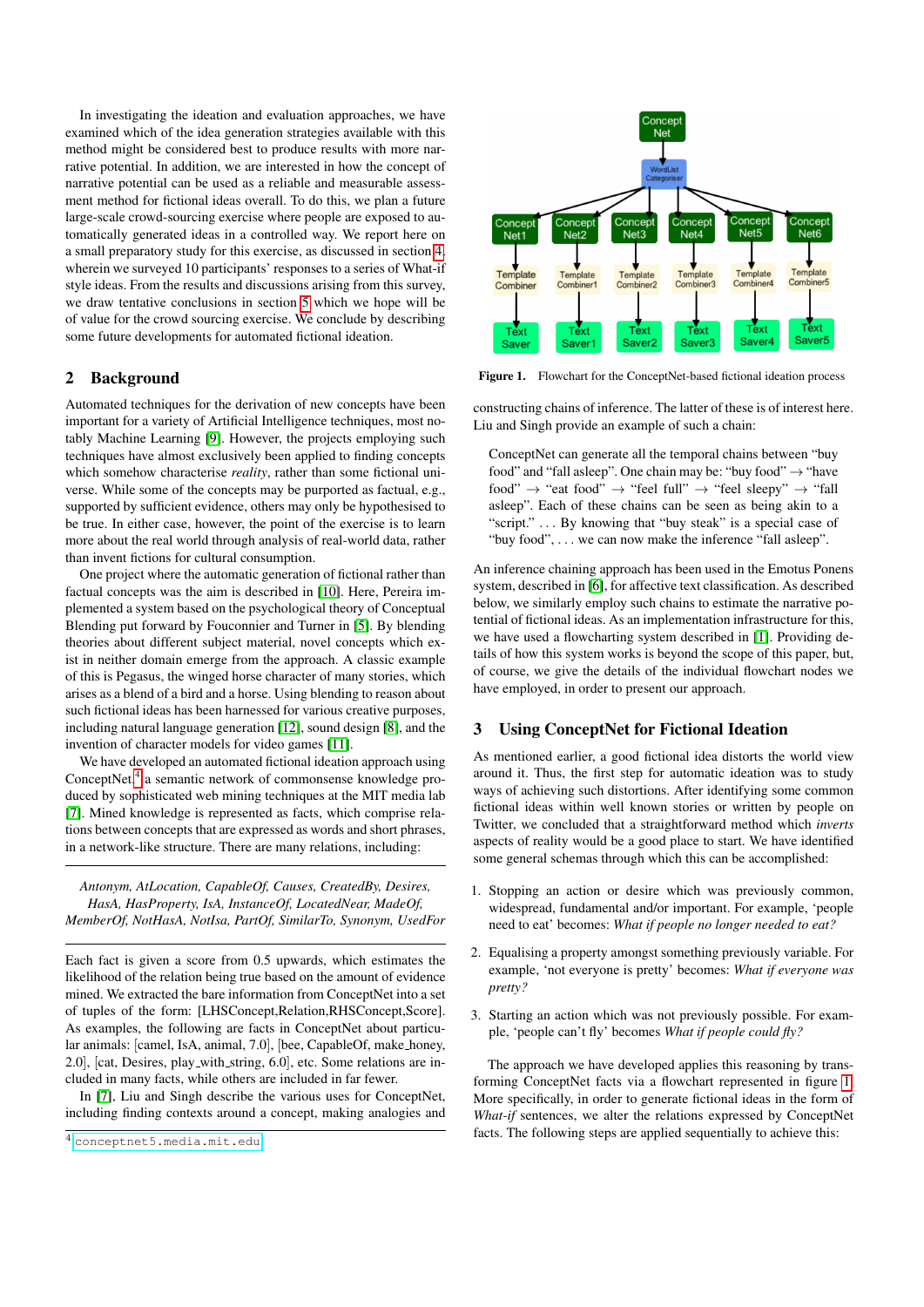- 1. The idea generation process is focused on a particular theme by finding all the terms X with a particular characteristic Y. In other words, ConceptNet is searched for facts  $[X, R, Y, S]$  – where R is a relation, X and Y are the left and right hand side of the relationship respectively, and S is the score associated to the fact, which is above a given threshold. For instance, all the concepts tagged as being an *animal* can be found in ConceptNet by identifying all the tuples of the form [X,IsA,*animal*,S], i.e., where R=*IsA* and Y=*Animal*. Choosing the score threshold involves trial an error based on the data retrieved by ConceptNet. For maximum yield, we have largely chosen to work with a threshold of 0.5. This step is carried out in the top node of the flowchart in figure 1.
- 2. After the theme selection, the next step is to remove spurious data. As ConceptNet facts are mined from the web, some inconsistent or incorrect data, such as "apple IsA animal" is sometimes found in its database. There are also facts which are true but not useful within the theme, e.g., "human IsA animal". In this step, we filter out such data by hand-crafting the parameters for the WordListCategoriser in the flowchart of figure 1, telling it to keep only the useful facts.
- 3. The next step in the process is to select relations relevant to the theme and use them produce ideas. That is, given a particular relation Ri, like *CapableOf* or *Desires*, find all the ConceptNet facts involving the previously selected terms X and one of the chosen relations. More specifically, find facts with the form  $[X, R_i, Z, S_i]$ , where Z is a concept associated to X by  $R_i$ . Again, choosing the right score  $S_i$  is a trial and error process. These second appeals to ConceptNet happen in the row of 6 ConceptNet nodes in the flowchart of figure 1.
- 4. For each fact found in the previous step, this step involves altering its reality by transforming the relation  $R_i$  in the fact to form the What-if ideas. This is done by following an inversion scheme like those presented above. For instance, the fact [bee,CapableOf,make honey] becomes *What if there was a bee who couldn't make honey?* – where schema 1 has been applied, i.e., stopping an action that was previously common.
- 5. In order to increase the potential value of the What-if ideas, further rendering of them is done by modifying parts of their statement. This can be achieved by assigning properties to the subject of the sentence. To illustrate this, adding the word *little* in front of an animal-centric idea yields ideas such as: *What if there was a little bee who couldn't make honey?* We believe this version of the idea would get a more emotional response, resulting in a better received idea. We hand-crafted templates able to do this for each of six relations chosen in step 3. Both the alteration of reality and the rendering is done in the TemplateCombiner nodes of the flowchart, followed by the saving of the resulting ideas to file.

## 3.1 A Disney Character Theme

Most facts about reality can have their truth inverted to produce a fictional idea. However, in order to test the value of such ideas, we needed a well-known context where such reality distortion is commonplace. One such context is the characters in children stories, and to further focus matters, we looked at anthropomorphised animals in Disney movies. Such characters are obviously fictional, and quite often there is an underdog theme involving an inability to perform a basic function which is fundamental to the general character of the animal type. The plot of the film often involves the character learning a particular skill, or succeeding without it to save the day/world/girl/boy/etc. As examples of the underdog meme, in Toy Story, Buzz Lightyear can't fly (even though he is a toy spaceman), Nemo the clownfish has trouble swimming, and the monsters in Monsters Inc. aren't particularly scary.

To produce ideas in this theme, we started with a knowledge base of animals obtained from ConceptNet and transformed facts about them through the procedure explained above. The results, broken down into the six ConceptNet relations we used, were as follows:

- *CapableOf* (116 ideas): negating abilities of animals, rendering each transformed fact as "What if there was a little X who couldn't Y?", e.g., *What if there was a little dolphin who couldn't swim?*
- *Desires* (83 ideas): negating what animals like to do, rendering each transformed fact as "What if there was a little X who was afraid of Y?", e.g., *What if there was a little cat who was afraid of drinking milk?*
- *LocatedNear* (39 ideas): negating common locations where animals tend to be, rendering each transformed fact as "What if there was a little X who couldn't find Y?", e.g., *What if there was a little ant who couldn't find the picnic?*
- *UsedFor* (91 ideas): negating what animals do, rendering each transformed fact as "What if there was a little X who forgot how to Y?", e.g., *What if there was a little bird who forgot how to nest?*
- *NotCapableOf* (55 ideas): negating what animals are not able to do, rendering each transformed fact as "What if there was a little X who learned how to Y?", e.g., *What if there was a little zebra who learned how to talk?*
- *HasA* (200 ideas): negating what animals possess, rendering each transformed fact as "What if there was a little X who lost its Y?", e.g., *What if there was a little dog who lost its tail?*

#### 3.2 Automated Evaluation through Chaining

As per the individual figures for the number of ideas above, we generated a total of 584 What-if ideas describing Disney-like characters. To be of value as an ideation machine, software will need to automatically identify the most valuable ideas within such a set of candidates, and determining how best to do that will be an ongoing major challenge for the WHIM project. Part of the success of a fictional idea depends on whether the distortion of reality can be exploited to spark new ideas, to interrogate consequences and to tell stories. Given this, we developed a technique that automatically estimates the overall value of an idea by estimating its narrative potential.

The technique consists of building chains of relations whose starting point is the fact used to produce the idea. This kind of reasoning is possible in ConceptNet due to its graph-like structure, where all nodes are connected through relations, and transitivity can be used in order to form such chains. Based on this, we can evaluate an automatically generated idea by counting the number and lengths of possible chains of facts originating from it within the ConceptNet database. Each chain is considered as a possible narrative that could be developed from the original idea. To illustrate this, suppose we are given the original fact [bug,CapableOf,fly]. Then, from the seed idea *What if there was a little bug who couldn't fly?*, the following chain of relations can be obtained through ConceptNet: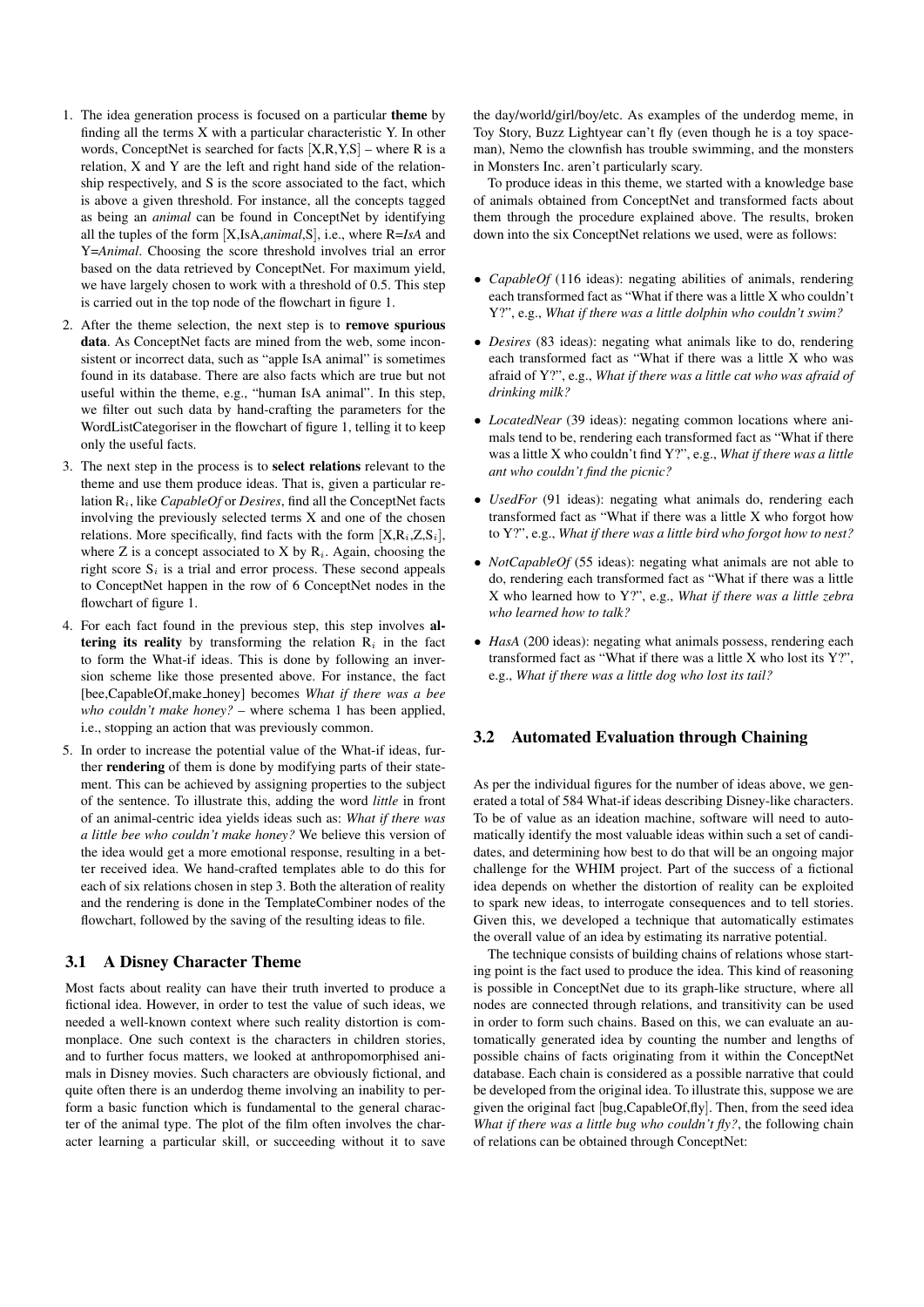[bug,CapableOf,fly] ↓ [fly,HasA,wing] ↓ [wing,IsA,arm] ↓ [arm,PartOf,person] ↓ [person,Desires,muscle] ↓ [muscle,UsedFor,move\_and\_jump]

One possible interpretation of this chain of facts is:

*There is a little bug who can't fly, as he has arms instead of wings. He would develop arm muscles to move and jump instead of flying.*

Through this interpretation, we could possibly imagine a Disney film about a little bug who, even though he cannot fly, overcomes adversity with super strength because of his muscular arms.

Automatically generating such interpretations is very much future work. However, such chains could still be of use. In particular, our hypothesis is that – while each chain might be rather poor and difficult to interpret as a narrative – the volume of such chains can indicate the potential of the idea. Hence our evaluation method gives ideas with more chains associated to them a higher score than those with fewer chains. To this end, we have developed a general strategy based on ConceptNet to construct chains of facts. This process consists of the following steps:

- 1. Form What-if ideas from ConceptNet facts [X,R,Y,S] following the procedure explained above – where the relation R is altered in order to form the What-if idea.
- 2. Choose a set of relations  $\overline{R}$  to form possible parts of the chain.
- 3. Choose a minimum score *minS* to filter which facts will be accepted. This score serves the purpose of increasing the confidence that the chains generated can potentially be interpreted as narratives, and we normally choose a *minS* value of 1.0.
- 4. Choose a maximum size *maxSize* for the expected chains; i.e., the maximum number of relations a chain can contain. This effectively limits what could be a lengthy process, and we normally choose 12 as the limit.
- <span id="page-3-1"></span>5. For each fact [X,R,Y,S], search for facts that are connected through the right hand side of the relation, i.e., facts of the form  $[X,R<sub>2</sub>,Z,S<sub>2</sub>]$  where:
	- (a)  $R_2 \in \overline{R}$ ; i.e.,  $R_2$  belongs to the set of allowed relations, and
- (b)  $S_2 \ge \text{minS}$ ; i.e., the score associated to the fact must be greater than or equal to the user defined minimum score.
- 6. For each of the retrieved facts, check that no cycles are formed if added to the chain, i.e., check that the pair  $(R_2,Z)$  – the relation and right hand side of the retrieved fact – does not already occur as the relation and left hand concept of a fact higher up the chain.
- 7. If no cycles are found, a chain is formed with the shape  $[X,R,Y,R<sub>2</sub>,Z]$
- 8. If the size of the new chain does not exceed *maxSize*, this one is then given as an input fact and the procedure starts again from step [5;](#page-3-1) i.e., the search focuses now on facts of the form  $[Z,R_3,W,S_3]$ , and this continues until the maximum chain length is reached.

9. When all the possible chains up to length *maxSize* have been calculated for each of the ConceptNet facts under consideration, assign to it a score which is calculated to be the sum of the lengths of the chains starting from the fact.

In this fashion, we scored the 116 What-if ideas generated through the *CapableOf* relation. The idea scoring the highest was *What if there was a little fly who couldn't fly?*, with a score of 3,278,710. Along with 92 others, one of the ideas scoring the least was *What if there was a little bee who couldn't make honey?* with a score of 3, meaning that no chains were possible. It is likely that more stories could be imagined from the impossibility of flying than from the impossibility of making honey. Hence, at least when comparing extremes, this example supports the hypothesis that the scores assigned through the chaining process can be used to estimate narrative potential. We consider this hypothesis in the experiments described below.

## <span id="page-3-0"></span>4 Experiments and Results

To evaluate our approach, we conducted a survey in which a series of What-if ideas were ranked by participants with respect to certain qualities, with the rankings being translated into a score for each idea. The ideas produced were within the context of Disney films as described above, and we limited ourselves to using facts from ConceptNet with the CapableOf relation. We supplemented the Concept-Net ideas with a set of control ideas using a method where, before the inversion of reality and rendering stage, a ConceptNet fact had the right hand side replaced by a random verb. For instance, the fact  $[dog, CapableOf, run]$  becomes  $[dog, CapableOf, reckon]$  with the replacement of run with reckon from the verb 'to reckon'. We denote such random control ideas with R. From the ConceptNet produced ideas, we extracted some from those with No Chains *(NC)* and some from those with at least one ConceptNet Chain *(CC)*.

All the participants of the survey were native English speakers. This gave us confidence in the soundness of individual judgements by ensuring that the language used in the ideas presented was understood by all participants. This was sensible for this initial study, but we recognise that differences in interpretation through language and other factors will have to be taken into account in future.

## 4.1 Experimental Setup

Given the somewhat formulaic and well-known nature of the Disney character context, we were reasonably sure that the ideas would be understood well by all participants, and that the questions asked would be interpreted appropriately for the given context. The survey consisted of two parts, and there were two preparatory aspects in its development that tested both the success of ideation methods and the evaluative questions employed in the questionnaire. The first was to formulate questions that allowed us to gather consistently comparable responses enabling us to reliably measure the value people ascribed to the ideas as a cohort. The second was a question of data presentation: that is, selecting and submitting for evaluation the What-if ideas themselves.

Formulating survey questions appropriate for measuring narrative potential meant tailoring questions to the given context – in this case, characters central to an animated Disney film being pitched to a producer. In our first attempt at this, prior to conducting the study, we sought to break down the term *narrative potential* into constituent elements, the combined scoring of which would give an overall value for each idea. These questions were to be answered on a scale of 1 to 6, and were as follows: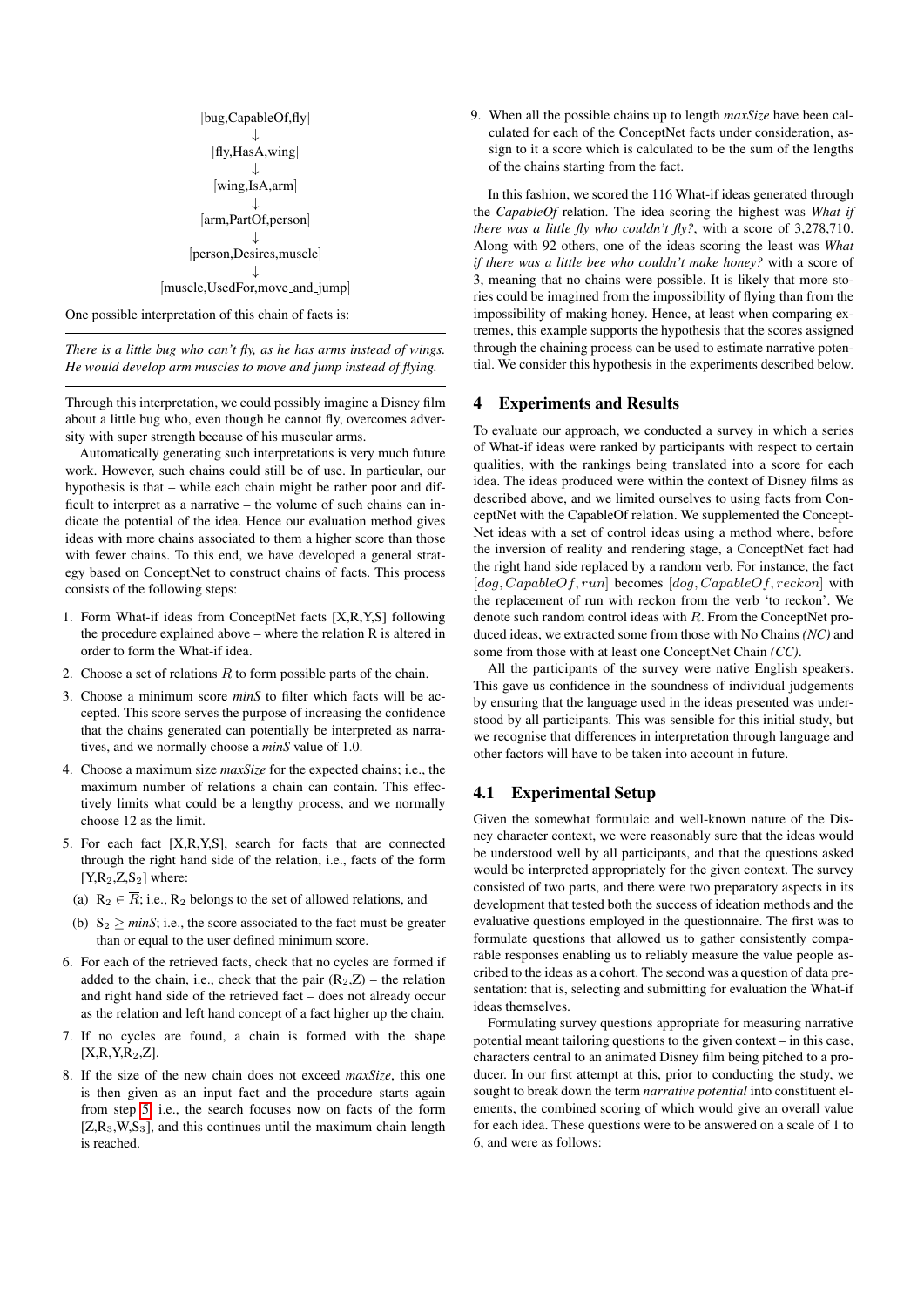| <b>Question</b>                                                            | R                                                                                                 | $NC$ $CC$ |
|----------------------------------------------------------------------------|---------------------------------------------------------------------------------------------------|-----------|
| 1.1. General impression $ 4.02 \t 9.76 \t 10.22 $                          |                                                                                                   |           |
| 1.2. Emotional response $\begin{vmatrix} 3.5 & 8.92 & 11.58 \end{vmatrix}$ |                                                                                                   |           |
| $ 1.3$ . Level of surprise                                                 | $\begin{array}{ l} \n\begin{array}{ l} \n10.62 \quad 6.82 \quad 6.56 \n\end{array} \n\end{array}$ |           |
| $ 2.1$ . Narrative potential                                               | $ 3.68 \t10.00 \t10.32 $                                                                          |           |

Table 1. Average participant scores for four questions, by class of idea: Random, Non-Chaining and ConceptNet Chaining.

- How fictional is this idea?
- How sophisticated is the language?
- How unusual is the phrasing of the idea?
- To what extent does this alter your perception of the animal?
- To what extent does this idea provoke an emotional response?
- How feasible is the scenario featured in this idea?

It became clear at a reasonably early stage that there were several significant problems with these questions. Not least of these was that considering an individual score for a number of different character ideas in response to each of these six questions would be a laborious task for participants, and we would struggle to manage fatigue. Furthermore, initial feedback to the questions indicated that many of them were too ambiguous to secure consistent interpretation. In particular, fictionality was interpreted either as being synonymous with feasibility, or it served as a short-hand for what we were calling narrative potential. Hence, in the latter interpretation, participants would be assessing all constituent elements of narrative potential in a single constituent question.

In rethinking the suitability of these questions, we decided that in asking people to rank the ideas from most successful to least successful (as an overall measure) in the given context, we were in fact asking them to rank them in terms of narrative potential. Rather than prescribing these in advance as above, we could then work out the constituent elements of narrative potential by asking respondents to rank the same ideas according to more specific questions. In doing so, we could measure the influence of these elements on respondents' general impressions by examining the degree of correlation between their general impression and their answers to subsequent questions.

In the first part of the questionnaire, we used the same set of 15 ideas presented as What-Ifs in three separate questions. The set of 15 were chosen by randomly taking five each from each of the  $R$ , NC and CC categories. For each of the three questions, the 15 were randomly shuffled in a different way. In the first question, we asked participants to rank the ideas in order of their general impression of each idea's overall success in regards to the given context (which was given as a preamble). We followed this by two further questions: we asked participants to rank the same list again according to (i) the degree of emotional response they felt upon reading and interpreting the idea, and (ii) the degree of surprise they felt in response to the idea. Feedback from the first formulation of the questions (as presented above) indicated that it was relatively easy to determine one's emotional response to these ideas, suggesting that this was a key component of respondents' general impressions of success. In asking people to consider the ideas in terms of the surprise they felt upon reading them, we were testing the hypothesis that feasibility and novelty would manifest themselves as a sense of surprise at the scenario in question. Assessing the degree of correlation between the first question and each subsequent question would, we reasoned, enable us to assess the component parts of narrative potential individually whilst calibrating them against the respondents' general impressions.

| <b>Ouestion</b>          | $ $ Correlation $(r) $ |
|--------------------------|------------------------|
| 1.2. Emotional response  | 0.81                   |
| 1.3. Level of surprise   | $-0.77$                |
| 2.1. Narrative potential | 0.87                   |

Table 2. Correlation between average general impression participant score and average participant scores for three questions.

| <b>Ouestion</b>          | Correlation $(r)$ |
|--------------------------|-------------------|
| 1.1. General impression  | 0.18              |
| 1.2. Emotional response  | 0.15              |
| 1.3. Level of surprise   | $-0.61$           |
| 2.1. Narrative potential | 0.43              |
|                          |                   |

Table 3. Correlation between ConceptNet fact score and average participant scores for four questions.

The second part of the survey was given to participants at least a day after the first part, to reduce any effect of fatigue. Here, we sought to investigate narrative potential directly, according to the number and quality of stories that each idea might generate in the imagination of the participants. In particular, we took two different lists of What-if ideas, and asked respondents to order each list according to the number and quality of the plot lines that they felt might be written about each of the featured Disney characters. The first list of ideas was identical to those used in the first part of the survey, although presented in a different order. This enabled us to check this question against general impression, whilst also comparing it to the results produced in response to the other questions in part one of the survey. The second list was constructed by sampling systematically at equal intervals in terms of chaining score across the set of ConceptNet-produced ideas which have at least one non-trivial chain. We recorded the score provided by the chaining method, so that a correlation between the score and participants' answers could be calculated. As usual, this list was randomly shuffled.

#### 4.2 Results

Each of ten participants completed the survey. The average scores given for each class of ideas, i.e., Random (R), Non Chaining (NC) and ConceptNet Chaining (CC), are shown in table 1. Note that these averages correspond to the questions from the first part of the survey and question 1 only from the second part, and averages for individual questions are given in the appendix. Note that a rank of 1 (best) translated to a score of 15, while a rank of 15 (worst) translated to a score of 1, and the scores were averaged over all the participants.

These results show that, in general, for overall value, emotional content and potential for plot lines, the ConceptNet ideas were ranked as being significantly better than the random ones. Moreover, of the ConceptNet examples, those with chains scored slightly better than those without, but this might not be a statistically significant finding, given the low sample size. These results therefore add some support to our hypothesis that the ConceptNet chaining technique, that uses an estimate of narrative potential to rank ideas, provides a sound methodology to evaluate the potential of the ideas generated through our approach. Interestingly, in question 3 of survey 1, which assessed the level of surprise, the effect was reversed: the random ideas were ranked as best and the ideas with chains were ranked as worst in general. We believe this results from the interpretation of *surprising* by the participants of the survey when answering this question. We discuss this further in subsection [4.3](#page-5-0) below.

Another aspect we evaluated was whether there was a correlation between general impression (question 1.1) and: (a) emotional response (question 1.2), (b) level of surprise (question 1.3) and (c) narrative potential (question 2.1). To this end, we calculated Pearson's product-moment correlation coefficient, *r*, between the average scores obtained from these questions. The results are shown in table 2. We see that there is a strong positive correlation between general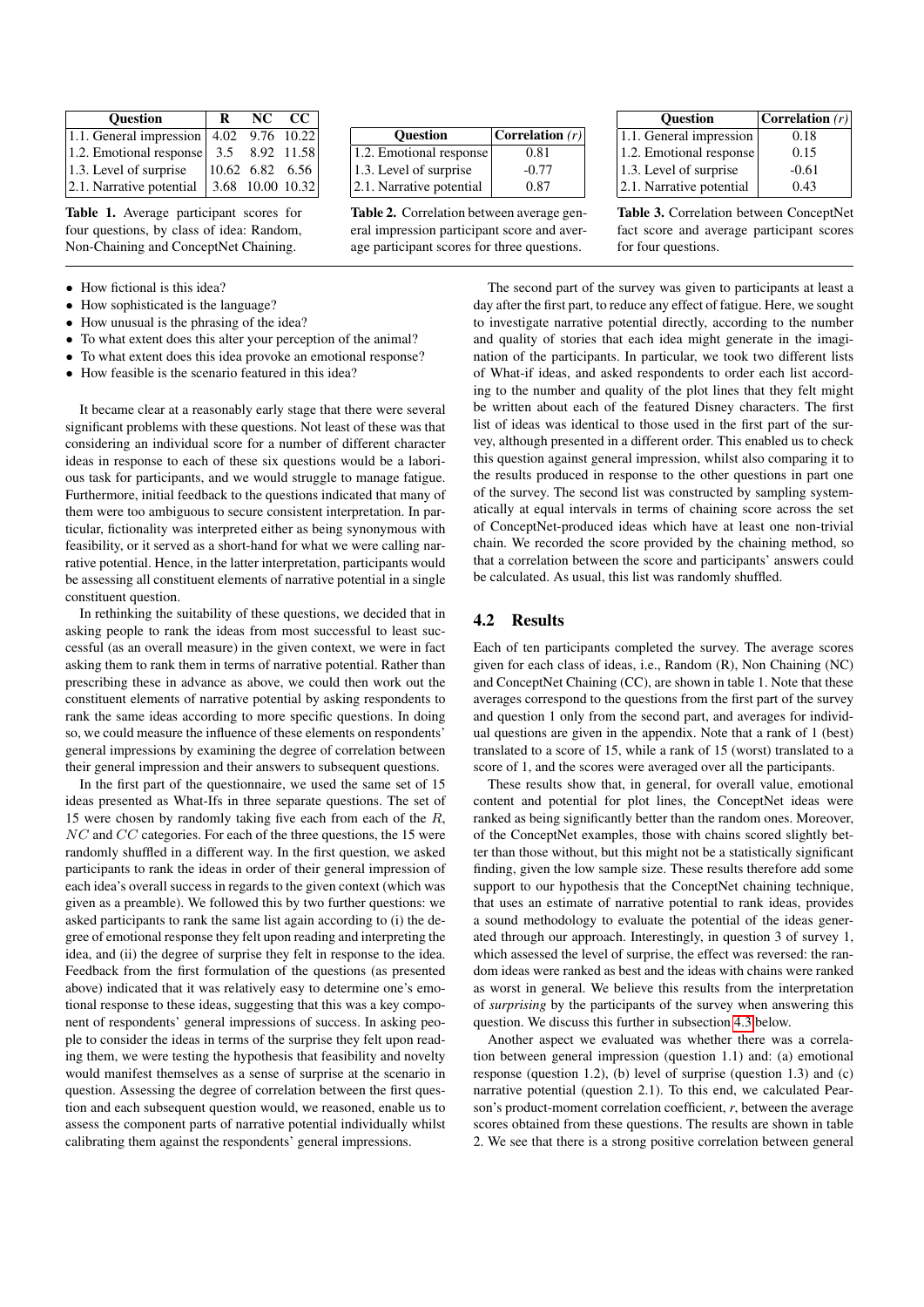impression and both emotional response and narrative potential. This confirms our hypothesis that both emotional response and narrative potential are key components of participants' general impressions of value. However, there is a strong negative correlation between general impression and how surprising an idea was perceived to be. We believe this could be due to the interpretation of the question during the survey. As mentioned before, we expected that the concepts of feasibility and novelty would manifest as components of surprise; however, as formulated, the question may have been ambiguous and therefore specific questions about feasibility and novelty should be asked instead. We will take these findings (further discussed below) into account when designing the full crowd-sourcing exercise.

We also calculated the correlation between the average participants score for an idea and the score given by ConceptNet for the fact which was inverted for the idea. Ignoring the five randomly generated ideas, the correlations are given in table 3 for questions 1.1, 1.2, 1.3 and 2.1. From the final two correlations here, we can tentatively conclude that ideas appear less surprising when the ConceptNet fact about them is higher scoring, and that, when ideas from those with ConceptNet chains are presented, the narrative potential projected by people onto the idea will be somewhat in line with the score assigned by ConceptNet to the underlying fact.

Another specific objective of the study was to compare our chain scoring technique with the scores given by the participants. Question 2.2 was used for this purpose, where the 15 ideas in the list were automatically scored by the chaining approach, and chosen to at equal intervals in terms of the number of chains. To find the correlation between chain score and participants' average score, we also calculated Pearson's coefficient using the values of table 8 in the appendix. This resulting correlation is  $r=0.23$ . Although the correlation is weak, it is a positive, and considering that this is our first attempt to provide an automatic method for evaluating fictional ideas, we find this encouraging. We will explore the utility of the chaining scores for predicting the value of ideas as a central part of the full crowd-sourcing study.

## <span id="page-5-0"></span>4.3 Discussion

The first part of the survey evaluated the quality of the Disney characters portrayed by a set of What-if ideas. Regarding question 1, the idea of a little frog who couldn't jump was ranked best for general impression, while the idea of a little snake who couldn't tend was ranked at the bottom. This is consistent with our hypothesis about the value of the chain scores, since the first idea has ConceptNet chains, while the last was generated as a random idea. It seems that the ambiguity of the verb *tend* as well as the lack of context for the idea contributed to its poor result. More specifically, the verb *tend* means either *'having a tendency towards something'* or *'having to take care of something'*; therefore, more context is required. For instance, *What if there was a little snake who couldn't tend a bar?* may have had a better reception. Moreover, we believe the random aspect of the idea also affected the participants' response. In particular, a snake who cannot tend is not inverting a well-known reality, it is rather layering a fiction on top of another fiction, which may have been confusing or uninspiring.

Another aspect of the results that attracted our attention was that although the idea of a little frog who couldn't jump was ranked as best overall, the idea of a little frog who couldn't swim was much lower, ranked as ninth best for the same question. Our hypothesis is that jumping is a more definitive ability than swimming, i.e., we tend to associate frogs with jumping more than swimming, which could be because very few other animals also jump (regularly). Regarding

question 1.2, which evaluated emotional response, the idea of a little whale who could not breath was ranked at the top. This is likely to be because people tend to feel more emotional when an idea is related to such a fundamental aspect of life as breathing, especially if that aspect is in jeopardy. In this example, the idea of a dying whale caused a more emotive response than the idea of a frog that cannot jump. However, a dying whale is not an appropriate character for a Disney film, as reflected in question 1.3.

In that third question, which evaluated the degree of surprise people felt about finding such characters suggested for a Disney film, the idea of a little snake who couldn't tend was ranked at the top. We drew different hypotheses regarding this finding:

- 1. *The character is very different to most Disney characters*. Usually, the main characters of Disney films are loving, caring and kind. The perception people have of snakes is, in general, very different. Moreover, this What-if idea proposes a lack or a skill that is not associated with a snake, and is not important to its well-being. To test if this hypothesis is true, we could ask participants to rank a list of ideas that includes characters that are different to the usual Disney characters, for instance a shark that cannot stop eating people, against a set of ideas which match the typical view. We could then ask participants to rank them based on how different these characters are to usual Disney characters.
- 2. *The question was interpreted as 'bizarre' rather than 'unusual'*. We observed that all the randomly generated characters were placed at the top of the ranking for this question. Hence it seems that the participants interpreted surprise as something bizarre or weird, instead of something unusual, like a cat who cannot cry. The only exception in the top ranking was the character of the whale who could not breathe, but as mentioned above, a dying whale in a Disney film is inappropriate and therefore, can also be interpreted as bizarre. To test this hypothesis we could ask participants to rank characters from most bizarre to least bizarre, by adding a set of bizarre characters to the list of ideas – these bizarre characters could be created using properties that do not relate to either animals or people (given the anthropomorphisation inherent in Disney characters). For instance, a dog who couldn't bend its bones would be a suitably bizarre construct.
- 3. *The question was interpreted as how surprising is it to see it on this list*. This could be because the question didn't highlight the nature of the ideas; i.e., it was interpreted at a meta-level as how unusual it is in the context of the questionnaire instead of the scenario of Disney films. We could address this by asking participants to rank the characters in the ideas on a novelty scale according to their view of commonly found characters in Disney films.

In addition to addressing the points above in future experiments, we plan to take into account the findings of Wundt [\[14\]](#page-6-14), who points out that the hedonistic value of an artefact increases with novelty in the first instance, but then decreases as the novelty further increases, as it becomes more difficult to place the artefact into a context. Our findings here indicate that this is likely to be true of fictional ideas, and we hope to determine an automatic process which estimates the hedonistic value of an idea by estimating its novelty, so that it can present mid-novelty – high-hedonism – ideas as the best.

The second part of the survey evaluated the narrative potential of the What-if ideas. The main observation taken from the result of this question is that, as expected, the random ideas were ranked at the bottom. While fictional, an idea should make sense in order to be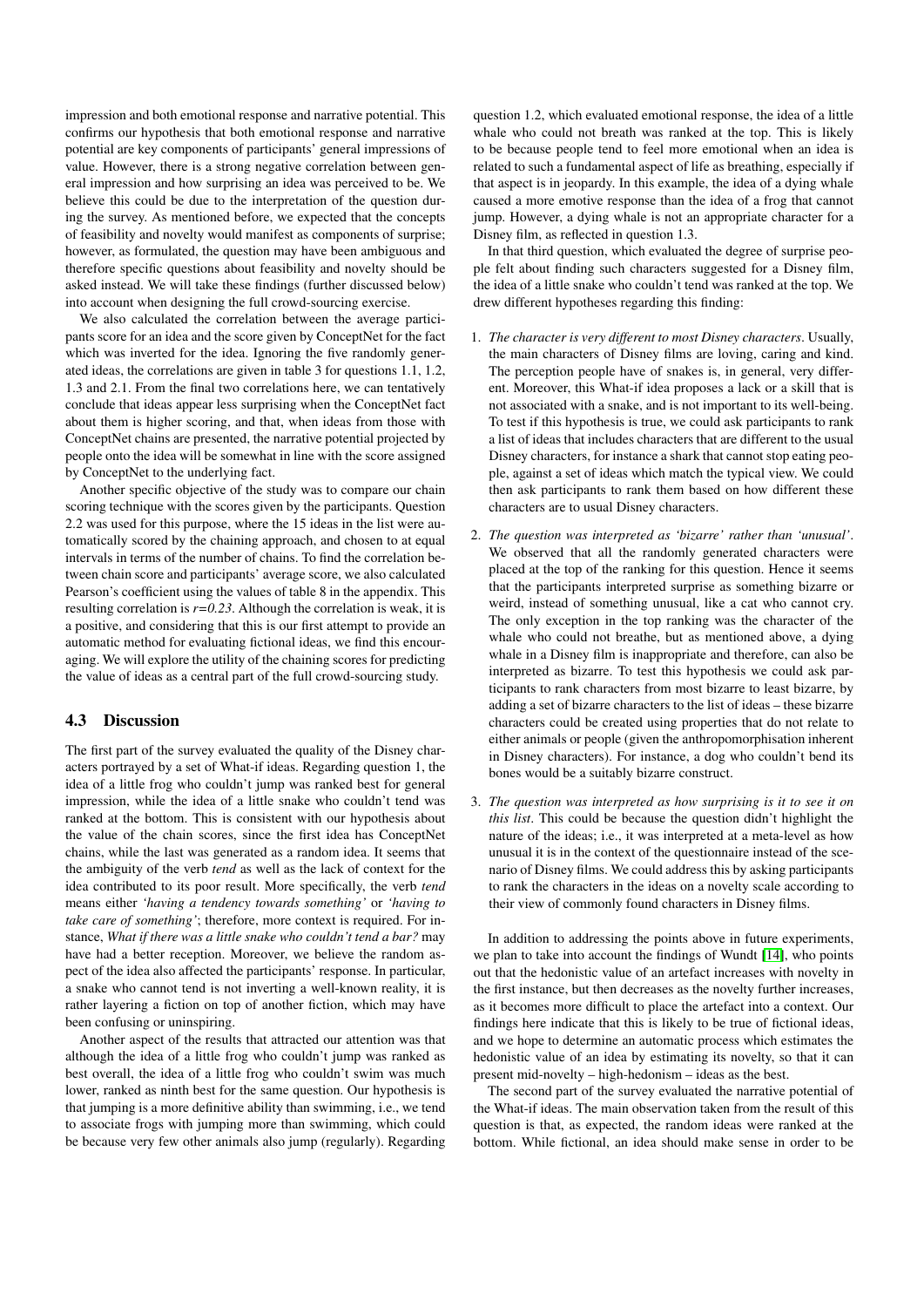well received. The random ideas generally fail in this respect, since they are often completely out of context, i.e., they do not alter aspects of reality, since they describe relations which are not originally true.

As noted above, question 2.2 of the survey highlights a positive correlation between the automated ranking and the ranking given by the participants of the survey. The correlation of 0.23 is weak, which might suggest that we need to improve the chaining technique, and we plan to try out variants of the approach in the full crowd sourcing exercise. On closer inspection, we see that the idea of a little bird who couldn't sing was ranked at the top by participants, while our ranking placed this idea at number 6. Analysing the scores given by participants – which can be found in table 8 of the appendix – it seems that the more common the association expressed by the original relation of an idea, the higher the score they receive from participants. That is, the value of an idea seems to increase in line with how strong the original aspect of reality is that is being transformed. For instance, it's more common to think of birds singing than to think of cats crying. The ConceptNet score for the underlying fact of an idea might give us a way to estimate the strength of the association, but the correlation in table 3 between that score and general impression is weak, so we cannot be conclusive at this stage about the value of the ConceptNet scores in assessing ideas overall.

#### <span id="page-6-5"></span>5 Conclusions and Future Work

We have made two main contributions with this work. Firstly, we have investigated a generic approach for the automated generation of fictional ideas using ConceptNet. Secondly we have experimented with a technique to automatically score fictional ideas which can estimate their narrative potential. We have implemented both techniques through our flowchart system and have produced a set of 584 Whatif style ideas that suggest fictional characters for Disney films. We also report on the results of an online survey in which participants were asked to rank fictional ideas based on general impression, emotional response, level of surprise and narrative potential. From the survey, we concluded that there is a strong positive correlation between the general impression participants have of the success of an idea and the aspects of emotional response and narrative potential, and a strong negative correlation between general impression and surprise. We have discussed this latter phenomenon, and plan to take it into account in future experiments. Moreover, the survey identified a small positive correlation between the scores assigned by the chaining approach and the average scores given by the participants.

Currently, our evaluation technique is based on chains of inference afforded by ConceptNet. Based on the correlation we found between general impression and emotional response, we could possibly improve the predictive power of the technique by using affective text classification techniques. An affect-based approach like that described in [\[6\]](#page-6-12), where the affect of a concept is assessed through a chaining process, could be used to classify fictional ideas into affect categories, and this information used to good effect. We could follow a similar approach to that in [\[6\]](#page-6-12), employing emotions commonly associated to a ConceptNet relation to determine the ideas more likely to be associated with stronger levels of emotion than others.

We found that choosing the right settings to produce What-if ideas using the flowchart system was laborious. For instance, finding the relations, thresholds and chaining settings that can generate interesting ideas took a few hours. We are currently enabling the flowchart system to automatically modify existing flowcharts to find high-yield configurations with little user intervention, and to invent entirely new flowcharts to work with databases such as ConceptNet.

As mentioned in the introduction, how an idea is presented can add to its value. We plan to implement rendering methods that will take narratives for an idea and produce interpretations of them which add value. We will experiment with the number and nature of the scenarios presented and test the hypothesis that presenting a moderate amount of supporting information for an idea can motivate people to expand the idea, and thus begin to own and appreciate it more.

The process for generating the ideas given above is generic, and we tested it by generating superhero-like characters, other types of cartoon characters and settings for surrealist paintings, with differing levels of success. In essence, we have presented here the first version of a What-if Machine<sup>[5](#page-6-15)</sup> for fictional ideation. While it is certainly quite a basic prototype, we plan to build on this start, and use the results here as part of a baseline test suite against which we will chart our success. We believe that automated fictional ideation could lead to very useful software for the creative industries and beyond, and we have taken the first steps towards that with the work presented here.

### Acknowledgements

We are very grateful to members of the Computational Creativity Group at Goldsmiths and of the WHIM consortium, for their feedback on this work. We would also like to thank Stephen Clark and Mark Granroth-Wilding for their help in designing the study. We are also very grateful to the participants for taking the time to complete the survey. This research was funded as part of EC FP7 project 611560 (WHIM), and by EPSRC grant EP/J004049.

#### REFERENCES

- <span id="page-6-13"></span>[1] S Colton and J Charnley, 'Towards a flowcharting system for automated process invention', in *Proceedings of the 4th International Conference on Computational Creativity*, 2013.
- <span id="page-6-1"></span>[2] S Colton, *The Painting Fool: Stories from Building an Automated* Painter, chapter 1 of Computers and Creativity, edited by J. McCormack and M. d'Inverno, Springer, 2012.
- <span id="page-6-2"></span>[3] S Colton, J Goodwin, and T Veale, 'Full-FACE poetry generation', in *Proceedings of the 3rd International Conference on Computational Creativity*, 2012.
- <span id="page-6-0"></span>[4] S Colton and G Wiggins, 'Computational Creativity: The final frontier?', in *Proceedings of the 20th European Conference on Artificial Intelligence*, 2012.
- <span id="page-6-8"></span>[5] G Fauconnier and M Turner, *The way we think: Conceptual blending and the mind's hidden complexities*, Basic Books, 2008.
- <span id="page-6-12"></span>[6] H Liu, H Lieberman, and T Selker, 'A model of textual affect sensing using real-world knowledge', in *Proceedings of the International Conference on Intelligent User Interfaces*, 2003.
- <span id="page-6-4"></span>[7] H Liu and P Singh, 'Commonsense reasoning in and over natural language', in *Proceedings of the 8th Int. Conference on Knowledge-Based Intelligent Information and Engineering Systems*, 2004.
- <span id="page-6-10"></span>[8] J Martins, F Pereira, E Miranda, and A Cardoso, 'Enhancing sound design with conceptual blending of sound descriptors', in *Proceedings of the Computational Creativity Workshop at ECCBR*, 2004.
- <span id="page-6-6"></span>[9] T Mitchell, *Machine Learning*, McGraw Hill, 1997.
- <span id="page-6-7"></span>[10] F Pereira, *Creativity and AI: A Conceptual Blending Approach*, Mouton de Gruyter, 2007.
- <span id="page-6-11"></span>[11] F Pereira and A Cardoso, 'The horse-bird creature generation experiment', *AISB Journal*, 1(2), 2003.
- <span id="page-6-9"></span>[12] F Pereira and P Gervás, 'Natural language generation from concept blends', in *Proceedings of the AISB Symposium on AI and Creativity in Arts and Science*, 2003.
- <span id="page-6-3"></span>[13] T Veale, 'Tracking the lexical zeitgeist with Wordnet and Wikipedia', in *Proceedings of the 17th European Conference on Artificial Intelligence*, 2006.
- <span id="page-6-14"></span>[14] W Wundt, *Grundzüge der Physiologischen Psychologie*, Engelmann, 1874.

<span id="page-6-15"></span><sup>&</sup>lt;sup>5</sup> Which is the aim of the WHIM project: <www.whim-project.eu>